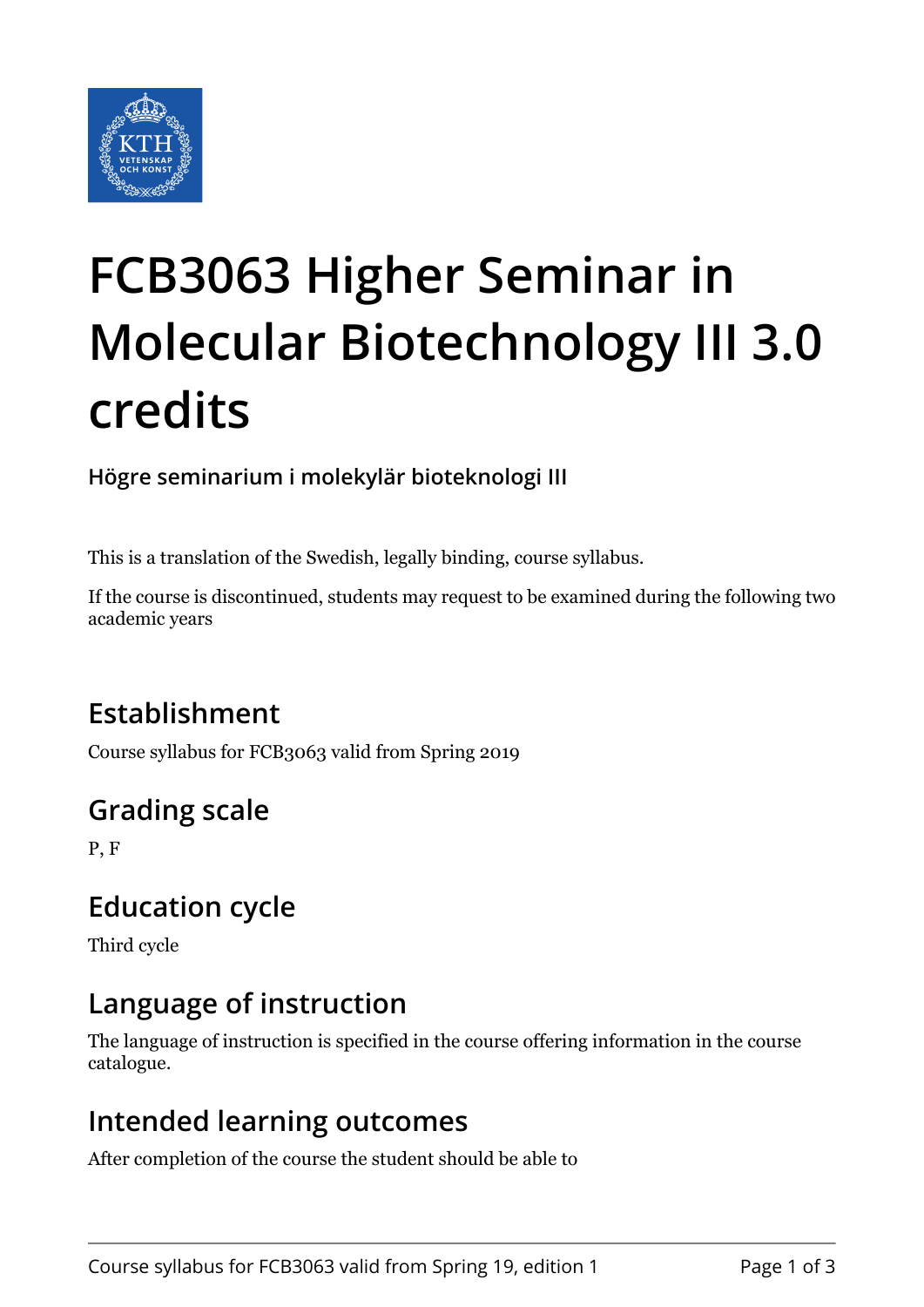- demonstrate both broad and specialized knowledge in the overall subject area of biotechnology with emphasis on molecular biotechnology
- demonstrate the ability to present pedagogically, critically examine and discuss their own and others' scientific work in the subject of biotechnology with emphasis on research in molecular biotechnology
- demonstrate the ability to give and receive constructive feedback for further development of own and others' scientific abilities and general skills
- demonstrate the ability to acquire knowledge of academic authorship and the international scientific publishing landscape with relevance to the scientific focus area of the course
- demonstrate the ability to identify, discuss and reflect on ethics and sustainability aspects in the research that is discussed within the framework of the scientific focus area of the course

#### **Course contents**

The course comprises approximately 80 full-time study hours and takes the form of higher seminars where the doctoral students present, interpret, analyze, critically examine and actively discuss their own papers and other relevant research literature within the research field. An important aspect is that the research students receive constructive feedback on their own scientific papers and presentation skills. The course normally extends over an academic year with regular meetings during study-term periods and is the third of four courses in the seminar series. A more detailed description of the course content and structure can be found in the course memo.

# **Specific prerequisites**

Eligible for studies at the third-cycle level.

## **Course literature**

Literature in the form of the students' own scientific papers and published articles are assigned separately for each individual session.

## **Examination**

• DEL1 - Participation, 3.0 credits, grading scale: P, F

Based on recommendation from KTH's coordinator for disabilities, the examiner will decide how to adapt an examination for students with documented disability.

The examiner may apply another examination format when re-examining individual students.

Grading criteria are specified in the course PM.